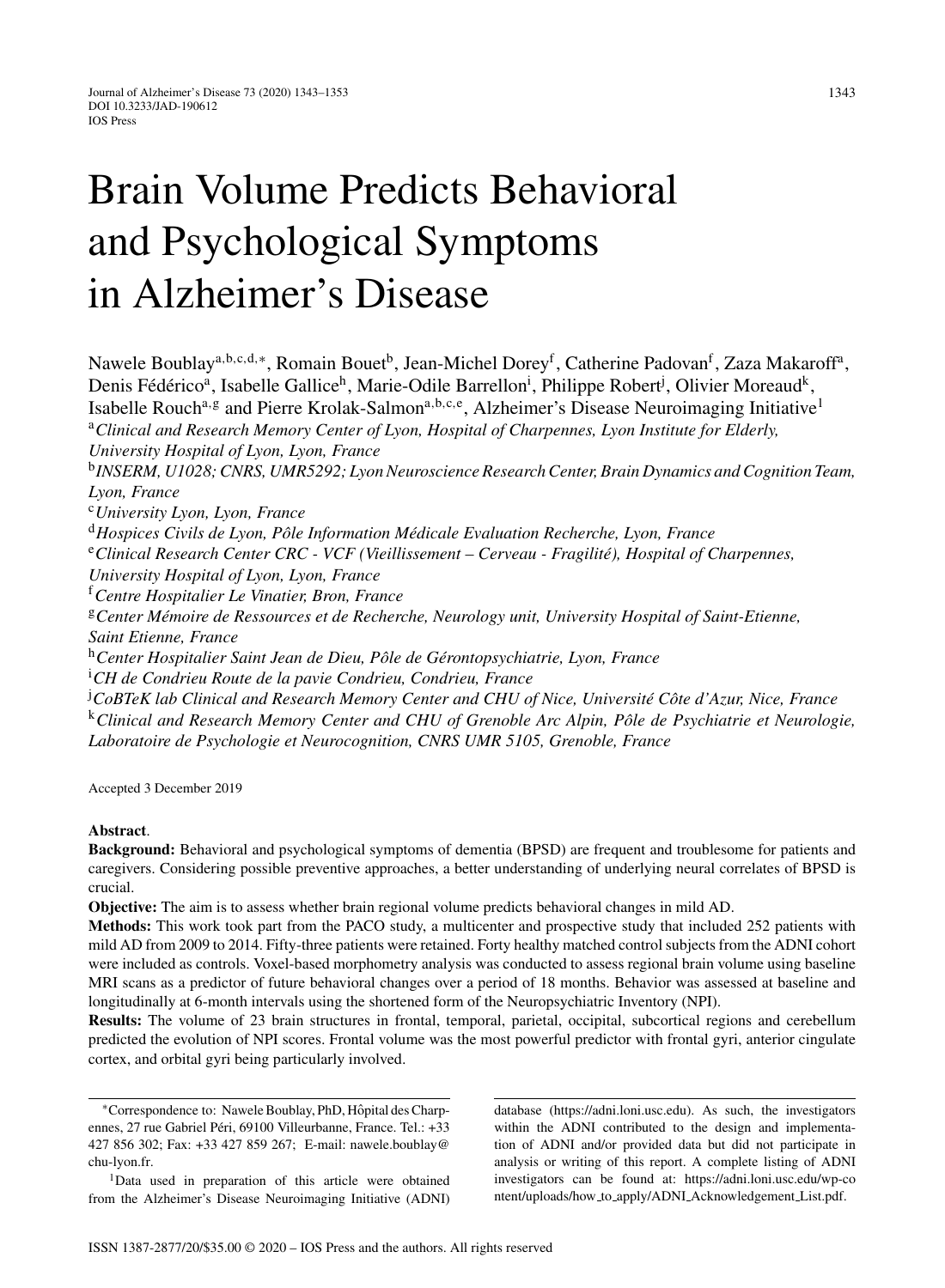**Conclusion:** To our knowledge, this is the first study assessing regional brain volumes as predictors of behavioral changes considered at earlier stages of AD. Up to 23 brain structures were associated with an increased risk of developing BPSD. Frontal lobe volume was the strongest predictor of future evolution of NPI. The involvement of multiple structures in the prediction of behavior suggests a role of the main large-scale networks involved in cognition.

Keywords: Alzheimer's disease, behavioral and psychological symptoms of dementia, Neuropsychiatric Inventory, magnetic resonance imaging, neuroimaging

## **INTRODUCTION**

Behavioral and psychological symptoms of dementia (BPSD) affect more than 80% of patients over the course of Alzheimer's disease (AD) [1]. BPSD are often the triggering events for negative outcomes and complications like emergency room consultations, psychotropic prescriptions, motor disability resulting in an excess of dependency, and increased nursing home admission rates [2]. BPSD are present at the earliest clinical AD stages [3] and their severity exponentially increases over the course of the disease [4]. To date, no curative treatment is available for AD. Therefore, a better knowledge of the hitherto poorly understood pathophysiological correlates of BPSD in AD would facilitate the development of innovative strategies targeted at prevention and care.

Anatomical magnetic resonance imaging (MRI) provides crucial clues to consider regional neurodegeneration by disclosing related cortical/subcortical structure volume decrease. A recent review of neuroimaging correlates of BPSD in AD highlighted associations between BPSD and frontal structural and metabolic changes, with a participation of diffused neural networks rather than specific brain regions. However, almost all previous studies have disclosed cross-sectional data and only considered specific BPSD. Moreover, an approach favoring the evaluation of all brain region volumes as possible predictors of all main BPSD in AD is not documented in the scientific literature [5].

Thus, the aim of this study was to assess whether regional brain volumes of the whole brain would predict behavioral changes at the mild stages of AD by using a longitudinal design.

## **METHODS**

## *Study participants*

The inclusion criteria were as follows: patients with a probable AD at prodromal or mild dementia stage; Mini-Mental State Examination (MMSE) score superior or equal to 20; age over 50 years; being able to complete the clinical and neuropsychological evaluations; presence of a caregiver close enough to the patient to report the onset of behavior changes; no BPS other than mild symptoms of depression, anxiety, apathy, eating disorders, sleep or eating disorders, these manifestations occurring with high prevalence at the early stage of AD.

The diagnosis of AD was based on neuropsychological evaluation and MRI biomarkers according to the Dubois et al. criteria [6]. The distinction between AD stages relied on Clinical Dementia Rating (CDR) score measured as 0.5 for prodromal stage and 1 for mild stage. This study took part in the published PACO protocol for which a complete description of the study design is available in a previous paper [7].

Two hundred and fifty-two patients were recruited between 2009 and 2014 at memory centers in Lyon, Saint Etienne, Grenoble, Nice, Saint Chamond University hospitals and Lyon psychiatric hospital and diagnosed by a neurologist or a geriatrician specialized in neurocognitive disorders. Fifty-three patients were retained for this study: 60 out of 252 underwent MRI examination due to the refusal of patients to undergo MRI scan (MRI examination was optional and most of patients had already MRI in routine care) and 7 out of 60 provided non-exploitable data.

Forty healthy control subjects from the Alzheimer's Disease Neuroimaging Initiative (ADNI) cohort took part in this study. Data used in the preparation of this article were obtained from the ADNI database [\(http://adni.loni.usc.edu\)](http://adni.loni.usc.edu). The ADNI was launched in 2003 as a public-private partnership, led by Principal Investigator Michael W. Weiner, MD. The primary goal of ADNI has been to test whether serial MRI, positron emission tomography, other biological markers, and clinical and neuropsychological assessment can be combined to measure the progression of mild cognitive impairment (MCI) and early AD. We only selected controls who were age-matched, scored 30 at the MMSE, scored 0 at the baseline and the follow-up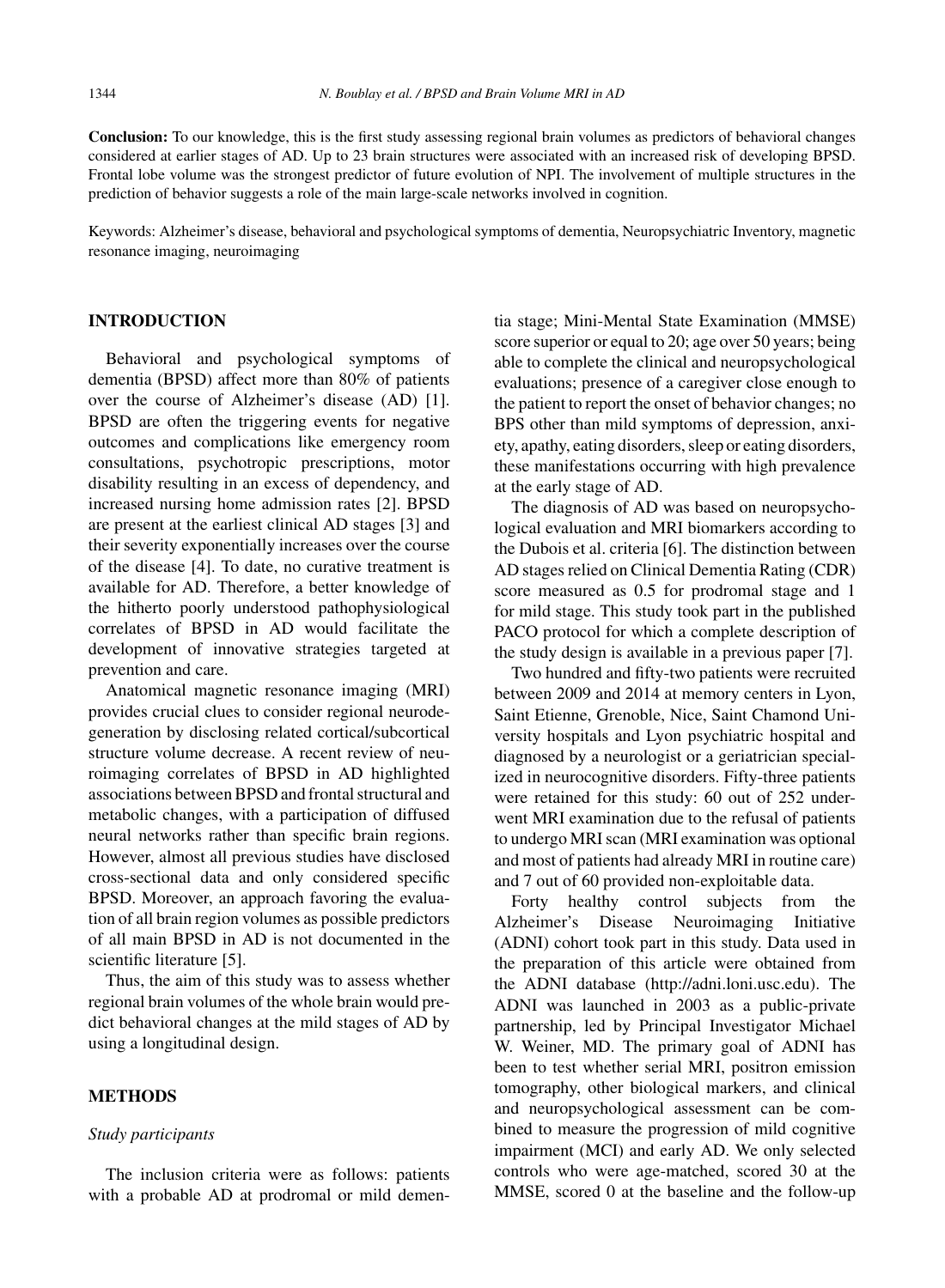Neuropsychiatric Inventory (NPI), and whose MR images were acquired on a 1.5 Tesla scanner. Forty ADNI subjects matched these criteria.

#### *Informed consent and ethical consideration*

All data were anonymized prior to the study. Informed written consent is obtained from both subject and caregiver before baseline assessment takes place. The study protocol has been reviewed and approved by an ethics committee (Comité de Protection des Personnes Lyon Sud Est III). All procedures are in accordance with the declaration of Helsinki. The PACO study has been registered in the clinical trials (Current Controlled Trials NCT01297140).

#### *Study design*

Patients and controls were assessed at 6-month intervals over a period of 18 months (longer for ADNI controls but not used for this study). The follow-up time period for measuring was in place in 2015. At baseline visit, the patients underwent behavioral examination and a brain MRI. If inclusion was confirmed, the patients underwent behavioral examination followed at 6-month intervals over a period of 18 months.

#### *MRI procedures*

For both patients and healthy subjects, brain MRI scans were obtained on a 1.5T MRI machine. For volumetric analyses, 1 mm isotropic 3D T1 sequences without contrast injection were performed.

For AD patients, brain MRI scans were performed at the time of diagnosis or no later than 3 months after the inclusion. A research engineer set up the exact same MR imaging protocol at each site to ensure that acquisition parameters were identical. Due to the multicenter design of the study, three brands of MRI scan were used to examine the patients.

For the healthy group, data MRI scans were downloaded from the ADNI public database [\(http://www.loni.ucla.edu/ADNI\)](http://www.loni.ucla.edu/ADNI).

For the analyses, the same work of pre-processing for patients and controls was conducted.

## *Behavioral assessment*

BPSD were assessed longitudinally during the initial and at each subsequent consultation with the patient. The shortened form of the Neuropsychiatric Inventory (NPI-Q) was used. The NPI-Q [8] is a questionnaire designed to collect information on neuropsychiatric problems in patients with cerebral disorders. It is an assessment questionnaire administered to the caregiver. It was designed to evaluate the severity of symptoms and their effect on the caregiver, not their frequency. Each symptom's score can range from 0 to 3 and the total NPI-Q score ranges from 0 to 36. In this study, only severity of symptoms, scored from 0 to 3, was collected. Twelve BPSD categories are covered by the questionnaire: delusions, hallucinations, agitation/aggressiveness, depression, anxiety, euphoria, apathy, disinhibition, irritability, aberrant motor behavior, and problems with eating and sleeping. The maximum score of NPI-Q for each category of the 12 BPSD from baseline to 18 months was retained to assess brain volume.

For the healthy control group, only subjects who scored 0 at the follow-up NPI were selected.

#### *Characteristics of the population*

Descriptive data were analyzed using R (R Foundation for Statistical Computing, Vienna, Austria). Characteristics of the overall population were expressed as mean and standard deviation for continuous variables and as number of subjects and percentage for categorical variables. The cohort did not follow a normal distribution after checking by the Kolmogorov-Smirnov test. Therefore, a Wilcoxon rank sum test was applied to test age, sex, and MMSE score significance between patients and controls.

#### *MRI analysis: voxel-based morphometry (VBM)*

Regional volume differences between groups were assessed using SPM12b (Statistical Parametric Mapping, V.12b; [http://www.fil.ion.ucl.ac.](http://www.fil.ion.ucl.ac.uk/spm) [uk/spm](http://www.fil.ion.ucl.ac.uk/spm)) running in Matlab V.R2014b (uk. mathworks.com/products/matlab/). We followed the recommendations for designing robust VBM analyses [9]. The converted NIfTI images of the T1 MPRAGE were segmented through unified segmentation. The images were visually inspected for artifacts, bias-corrected, and tissue classified (gray matter (GM), white matter, cerebrospinal fluid (CSF) segments).

Gray matter data were spatially normalized and warped in DARTEL (Diffeomorphic Anatomical Registration Through Exponentiated Lie Algebra) method [10], and transformed to Montreal Neurological Institute (MNI) space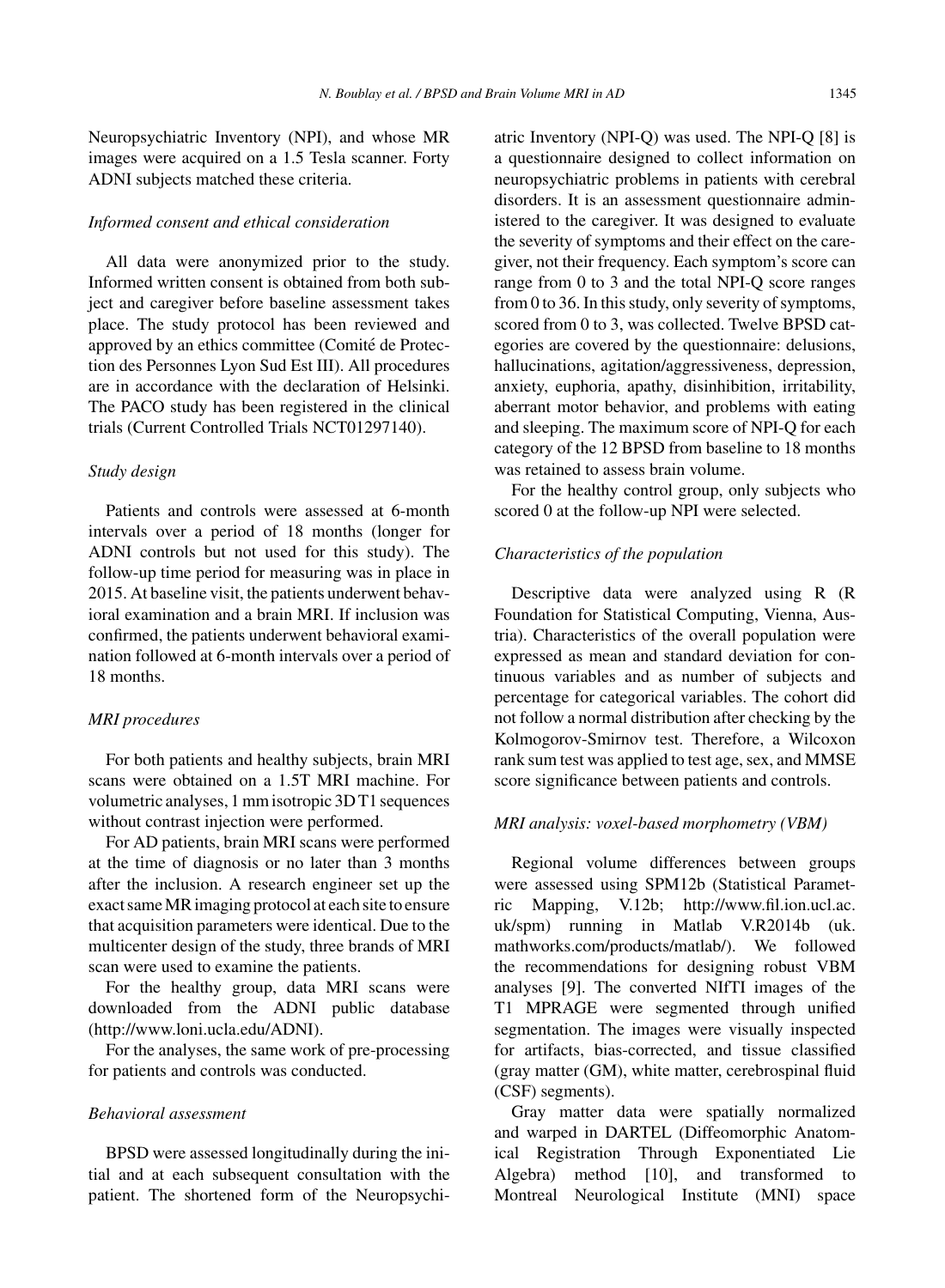[\(http://www.mni.mcgill.ca/](http://www.mni.mcgill.ca/)). Images were then Jacobian scaled (similar tomodulation) to ensure that relative volumes of GM were preserved following the spatial normalization procedure and then smoothed with an 8 mm full-width at halfmaximum (FWHM) isotropic Gaussian kernel. After spatial pre-processing, the smoothed, modulated, normalized GM datasets were used for statistical analysis.

The imaging data were assessed by applying the general linear model between AD patients and healthy subjects to investigate the effects of gray matter loss associated to the risk of developing BPSD between baseline and follow-up visit. For the NPI score of the follow-up visit, the maximum score was considered among the NPI scores of 6, 12, or 18 months to reach the behavior changes of the patient.

A two-sample *t*-test was conducted to test regional GM volume differences between the AD patients and healthy subjects.

Significant effects were assessed using a threshold of  $p < 0.001$ , without correcting for multiple comparisons but with a minimum cluster size of 100 voxels.

The anatomical location was then determined using atlas from the BSPMView program version 3 ([http://www.bobspunt.com/bspmview\)](http://www.bobspunt.com/bspmview), an intuitive and customizable user interface for exploring statistical images (e.g., spmT\*), including instant anatomical labeling.

Sex, age and type of MRI (e.g., GE, Phillips, Siemens) for both, ADNI controls and patients were included in the design matrix as nuisance covariates in all VBM analyses.

Total intracranial volume of each participant was calculated by summing the total tissue probability of GM, white matter, and CSF from probability maps generated during the initial segmentation step.

# **RESULTS**

## *Population characteristics*

Characteristics of the included participants are presented in Table 1. The median age (interquartile range) of the sample  $(n=93)$  was 78 years (74–81). The mean age (SD) was 77.4 (4.8). There were 56 women  $(60\%)$  and 37 men  $(40\%)$ . There was no difference between the AD group and the controls with regard to age and sex, and there was a significant difference in the two groups regarding MMSE  $(p < 0.01)$ .

## *Descriptive BPSD*

Distributions of each of the symptom domains from the NPI-Q are shown in Table 2. Anxiety and Apathy were the most prevalent BPSD during the period of follow-up (75.3% and 73.6%, respectively). Hallucinations were the least prevalent  $\left(\langle 1\% \rangle \right)$ .

| Characterístics of population                       |                |              |                    |  |  |  |  |  |  |
|-----------------------------------------------------|----------------|--------------|--------------------|--|--|--|--|--|--|
|                                                     | AD             | Control      | p                  |  |  |  |  |  |  |
| N                                                   | 53             | 40           |                    |  |  |  |  |  |  |
| Age                                                 |                |              | ns                 |  |  |  |  |  |  |
| mean $(SD)$                                         | 78(5)          | 77(4)        |                    |  |  |  |  |  |  |
| median (interquartile)                              | 79 (74–81)     | 75 (74-79)   |                    |  |  |  |  |  |  |
| Sex                                                 |                |              | ns                 |  |  |  |  |  |  |
| $F n (\%)$                                          | 30(56,6)       | 26(65)       |                    |  |  |  |  |  |  |
| M n $(\%)$                                          | 23(43,4)       | 14 (35)      |                    |  |  |  |  |  |  |
| MMSE (mean (SD))                                    | 24(2)          | 30(0)        | $<0.01(2.2^{-16})$ |  |  |  |  |  |  |
| NPI score (Severity (0–3)) (Mean)                   |                |              |                    |  |  |  |  |  |  |
| Agitation item score                                | 0.01           | $\Omega$     |                    |  |  |  |  |  |  |
| Depression item score                               | 0.22           | 0            |                    |  |  |  |  |  |  |
| Anxiety item score                                  | 0.47           | $\Omega$     |                    |  |  |  |  |  |  |
| Apathy item score                                   | 0.36           | 0            |                    |  |  |  |  |  |  |
| Irritability item score                             | 0.34           | $\Omega$     |                    |  |  |  |  |  |  |
| Sleep disorder item score                           | 0.15           | $\Omega$     |                    |  |  |  |  |  |  |
| Appetite disorder item score                        | 0.22           | $\Omega$     |                    |  |  |  |  |  |  |
| NPI Total score (Severity $(0-36)$ ) (Mean $(SD)$ ) | 1.81(1,36)     | $\Omega$     | < 0.01             |  |  |  |  |  |  |
| CDR (mean)                                          | 0,7            | $\mathbf{0}$ |                    |  |  |  |  |  |  |
| Type of MRI                                         |                |              |                    |  |  |  |  |  |  |
| Phillips (n)                                        | 48             | 5            |                    |  |  |  |  |  |  |
| GE(n)                                               | 1              | 15           |                    |  |  |  |  |  |  |
| Siemens (n)                                         | $\overline{4}$ | 20           |                    |  |  |  |  |  |  |

Table 1 Characteristics of population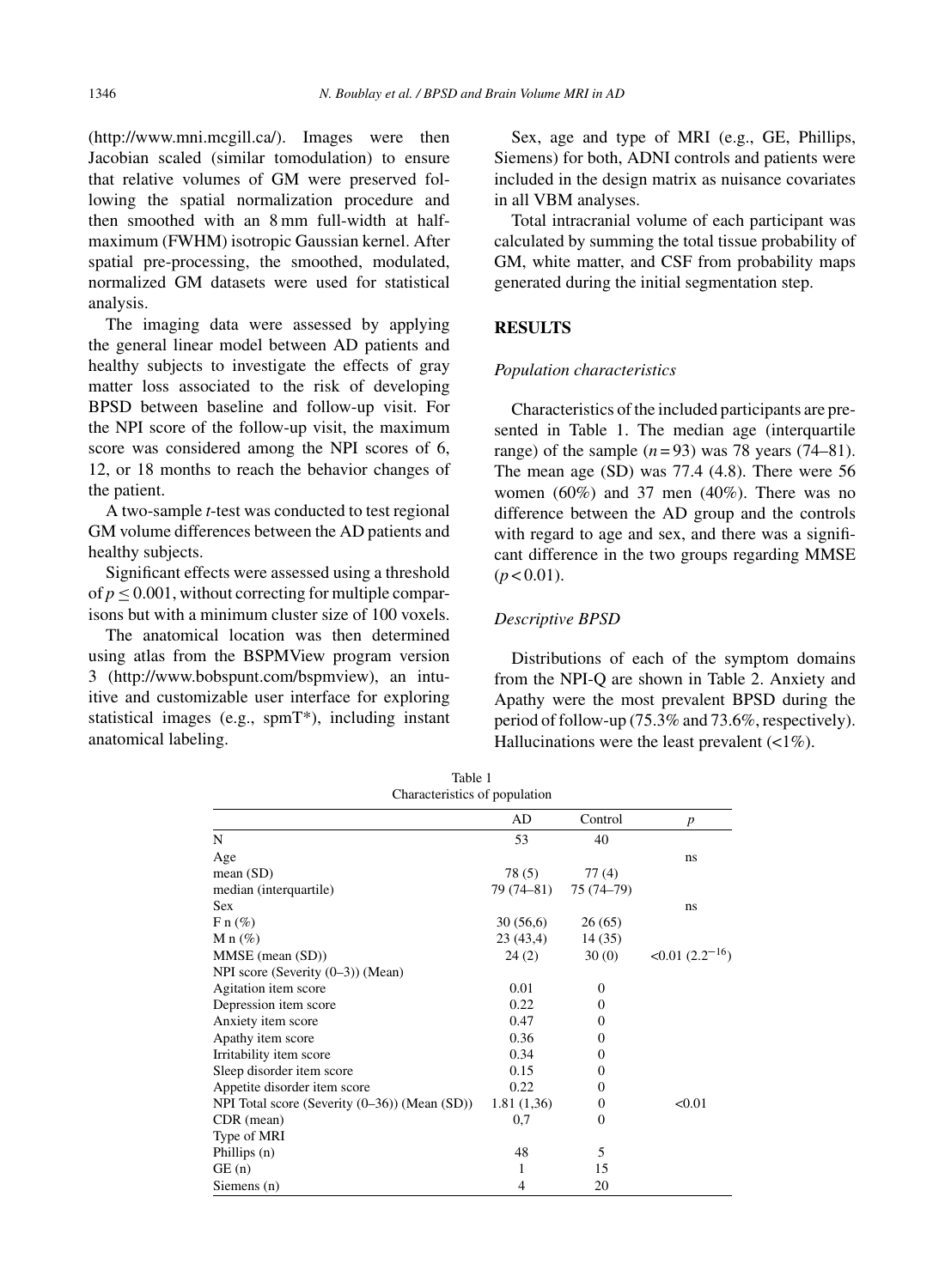|                                      | Table 2<br>Numbers of patients presenting with BPSD from baseline to the 18 months follow-up period |             |          |    |             |               |     |                         |    |               |              |          |    |  |  |  |
|--------------------------------------|-----------------------------------------------------------------------------------------------------|-------------|----------|----|-------------|---------------|-----|-------------------------|----|---------------|--------------|----------|----|--|--|--|
| NPI score severity<br>at each period |                                                                                                     | At baseline |          |    | At 6 months |               |     | At 12 months            |    |               | At 18 months |          |    |  |  |  |
| BPSD                                 |                                                                                                     |             |          | -3 |             | $0 \t 1 \t 2$ |     | $\overline{\mathbf{3}}$ |    | $0 \t 1 \t 2$ |              | -3.      |    |  |  |  |
| Anxiety                              | 28                                                                                                  |             | $\theta$ |    | 28          | 16            | - 8 |                         | 30 | -11           | 12           | $\theta$ | 33 |  |  |  |

Numbers of patients presenting

Apathy 34 19 0 0 28 14 8 3 32 10 10 1 33 6 12 2 Irritability 35 18 0 0 32 13 8 0 32 11 8 2 31 15 7 0 Depression 40 13 0 0 39 9 5 0 35 9 9 0 40 5 8 0 Appetite disorder  $\begin{array}{ccccccccc} 41 & 12 & 0 & 0 & 42 & 8 & 3 & 0 & 46 & 3 & 3 & 1 & 45 & 4 & 4 & 0 \end{array}$ Sleep disorder 45 8 0 0 42 8 3 0 42 10 1 0 45 6 2 0 Agitation 52 1 0 0 45 6 2 0 40 6 6 1 43 4 6 0 Elation 53 0 0 0 49 4 0 0 48 4 1 0 48 2 3 0 Delusions 53 0 0 0 0 51 0 1 1 50 1 1 1 51 0 2 0 Disinhibition 53 0 0 0 50 2 1 0 50 2 1 0 51 2 0 0 Aberrant motor behavior 53 0 0 0 52 1 0 0 52 0 0 1 51 1 1 1 Hallucinations 53 0 0 0 52 1 0 0 52 0 1 0 53 0 0 0

For the healthy control group, only subject scored 0 from the baseline to the follow-up NPI were selected.

#### *VBM results: Brain volume as predictor of BPSD*

Brain volumes that predict the occurrence of BPSD from baseline to 18 months are presented in Table 3.

Up to 23 structures predicted the occurrence of significant BPSD during the period of follow-up. The frontal cortical volume was the most powerful predictor of BPSD, especially the frontal gyrus (Fig. 1).

The BPSD for which the most structures were involved are anxiety, depression, hallucinations, and aberrant motor behavior. There was no significant structure predicting sleep disorder.

A global brain pattern proposed in Fig. 2 supports the frontal, temporal, parietal, occipital, subcortical and cerebellum volumes as predictors of incident BPSD during the 18-month follow-up period.

## **DISCUSSION**

To our knowledge, this is the first study assessing neuroimaging brain changes as predictors of behavioral changes in mild AD. The baseline volume of up to 23 brain structures in frontal, temporal, parietal, and occipital lobes, as well as subcortical regions and cerebellum predicted the risk of future global and specific domain NPI scores changes.

Cortical volume of frontal structures was the best predictor of most of behavioral impairments. More precisely, the frontal gyrus (middle, superior, and inferior), the anterior cingulate cortex (ACC), and the orbito-frontal cortex (OFC) were particularly associated with the development of apathy, depression, anxiety, irritability, agitation, delusions, hallucinations, aberrant motor behavior, and appetite disorder.

These prospective findings are consistent with several previous cross-sectional studies [5].

The middle frontal gyrus was found to be associated with the risk of developing apathy, agitation, and appetite disorder. A recent study found a correlation between apathy score and the middle frontal gyrus that represents a core structure of the Central Executive Network (CEN) [11]. The CEN is a frontoparietal system which is crucial for actively maintaining and manipulating information for decision making in the context of goal-directed behavior [12]. The association of its atrophy and the risk prediction of apathy are thus particularly relevant. The middle frontal gyrus is a structure that has shown strong connectivity with the ACC [13] which is included in the Salient Network (SN) and was found to be associated with the risk of developing hallucinations, delusions, and aberrant motor behavior in this study. The SN is a cingulatefrontal system anchored in the ACC and frontoinsular cortex, associated with the processing of emotional information [12] and with the identification of the most relevant stimuli (internal and external) to guide behaviors [14]. The ACC acts as an interface between emotions and intentional and motivated behavioral responses. An alteration of the SN has been suspected to participate to the genesis of some BPSD [15] that may explain ACC involvement in emotional behavior [14]. Indeed, agitation, disinhibition, irritability, euphoria, and aberrant motor behavior were related to enhanced connectivity in SN nodes such as the ACC [16]. The OFC, also included in the SN, was found to be associated with hallucinations and aberrant motor behavior in the present study that is in line with literature disclosing an association between OFC alteration and socially inappropriate behavior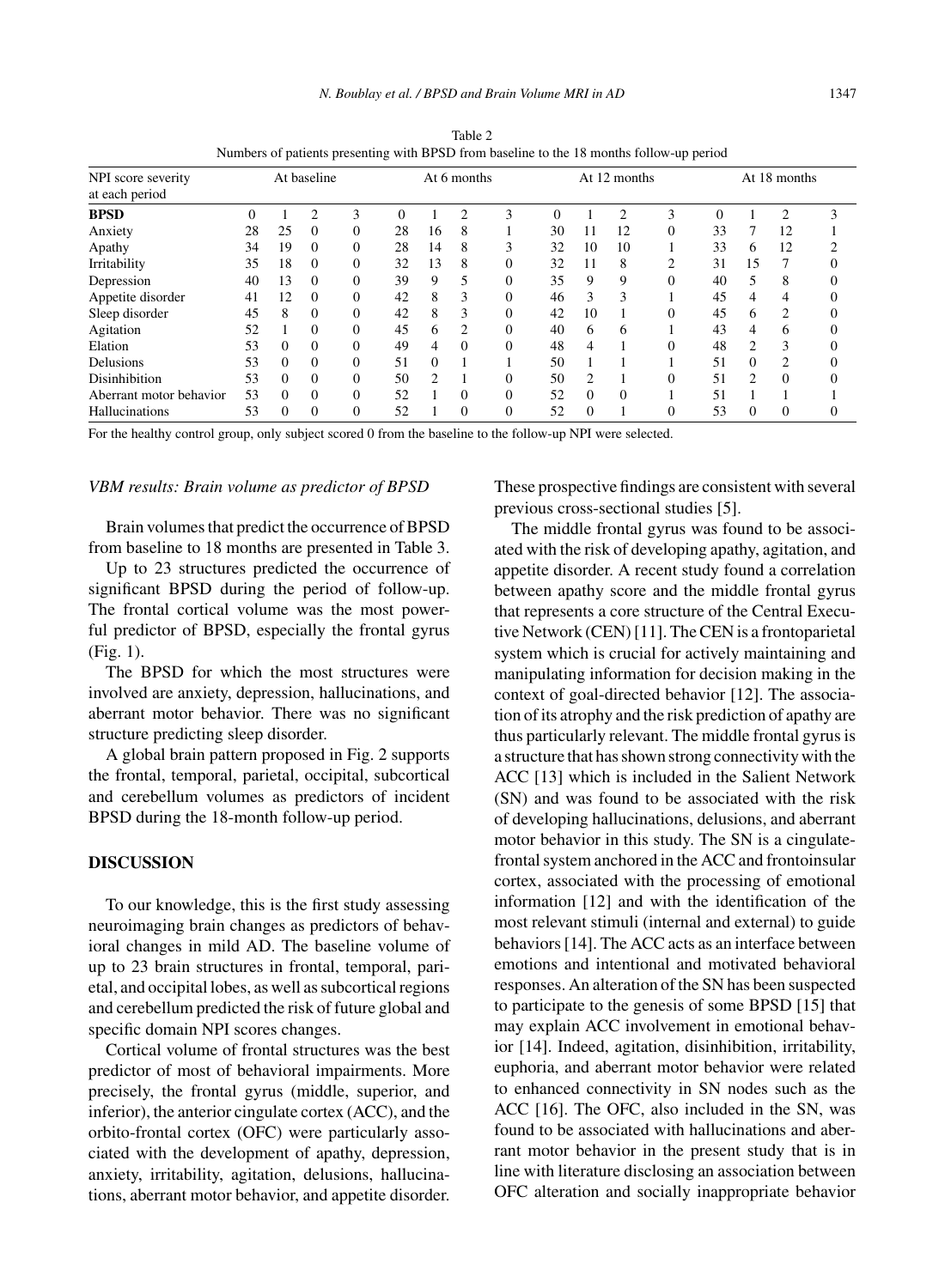| <b>BPSD</b>             | Cluster location<br>and laterality    |                   | Peak voxel<br>MNI coordinate | Number of<br>voxels in<br>cluster (k) | Cluster-level<br>$p$ value with<br>$0.001$ unc. | Peak<br>voxel t-<br>value |
|-------------------------|---------------------------------------|-------------------|------------------------------|---------------------------------------|-------------------------------------------------|---------------------------|
| Anxiety                 | Precentral gyrus                      | $\mathbb{R}$      | $[37 - 26 65]$               | 2071                                  | < 0.001                                         | 4.23                      |
|                         | Cuneus                                | L                 | $[-4 - 105 20]$              | 327                                   | 0.088                                           | 4.17                      |
|                         |                                       |                   | $[-5 - 88 24]$               | 262                                   | 0.122                                           | 3.58                      |
|                         | Precuneus                             | L                 | $[-3 - 57 76]$               | 1147                                  | 0.004                                           | 4.04                      |
|                         | Middle occipital gyrus                | L                 | $[-33 - 1024]$               | 229                                   | 0.147                                           | 4.02                      |
|                         | Calcarine gyrus                       | L                 | $[3 - 90 - 1]$               | 168                                   | 0.210                                           | 3.51                      |
| Apathy                  | Middle frontal gyrus                  | $\mathbf L$       | $[-334339]$                  | 127                                   | 0.274                                           | 3.8                       |
| Irritability            | Superior frontal gyrus                | $\mathbf L$       | $[-20 31 50]$                | 178                                   | 0.198                                           | 3.97                      |
| Depression              | Precentral gyrus                      | L                 | $[-29 - 1572]$               | 317                                   | 0.092                                           | 4.12                      |
|                         | Superior parietal lobule              | L                 | $[-21 - 7350]$               | 532                                   | 0.035                                           | 4.91                      |
|                         |                                       |                   |                              | 167                                   | 0.211                                           | 3.94                      |
|                         | Postcentral gyrus                     | R                 | $[-21 - 6175]$               | 341                                   | 0.082                                           | 3.51                      |
|                         |                                       | L                 | $[20 - 40 67]$               | 164                                   | 0.215                                           | 3.99                      |
|                         | Angular gyrus<br>Middle frontal gyrus | $\mathbf L$       | $[-43 - 7337]$               | 126                                   | 0.277                                           | 3.59                      |
| Appetite disorder       | Cerebellum                            | $\mathbb{R}$      | $[-32367]$                   | 524                                   | 0.036                                           | 5.15                      |
|                         |                                       | L                 | $[16 - 56 - 50]$             | 938                                   | 0.008                                           | 4.14                      |
|                         |                                       | ${\bf R}$         | $[-20 - 59 - 49]$            |                                       |                                                 | 4.22                      |
| Agitation               | Superior frontal gyrus                |                   | [18570]                      | 200                                   | 0.173                                           |                           |
|                         | Middle frontal gyrus<br><b>PMFC</b>   | $\mathbb{R}$<br>L | [31 39 40]                   | 199                                   | 0.174<br>0.069                                  | $\overline{4}$<br>3.73    |
|                         |                                       |                   | $[4 - 4 64]$                 | 376                                   |                                                 |                           |
|                         | Middle cingulate cortex               | L                 | $[-2 - 1651]$                | 487                                   | 0.042                                           | 3.93                      |
|                         | Precuneus                             | $\mathbf L$       | $[-11 - 58 72]$              | 272                                   | 0.116                                           | 3.72                      |
| Elation                 | Middle temporal gyrus                 | L                 | $[-62 - 633]$                | 146                                   | 0.241                                           | 3.91                      |
| Delusions               | ACC                                   | ${\bf R}$         | [11 42 27]                   | 168                                   | 0.211                                           | 3.72                      |
| Disinhibition           | Inferior occipital gyrus              | ${\bf R}$         | $[45 - 74 - 8]$              | 1853                                  | < 0.001                                         | 5.11                      |
|                         | Inferior temporal gyrus               | $\mathbb{R}$      | $[64 - 61 - 6]$              | 265                                   | 0.119                                           | 4.18                      |
|                         | Cerebellum                            | $\mathbb{R}$      | $[30 - 62 - 53]$             | 460                                   | 0.046                                           | 4.15                      |
| Aberrant motor behavior | <b>ACC</b>                            | $\mathbb{R}$      | [84228]                      | 392                                   | 0.065                                           | 4.45                      |
|                         |                                       |                   | [64815]                      | 110                                   | 0.309                                           | 3.58                      |
|                         | <b>OFC</b>                            | ${\bf R}$         | $[22 37 - 20]$               | 150                                   | 0.236                                           | 3.76                      |
|                         | Inferior frontal gyrus                | ${\bf R}$         | [54 26 8]                    | 135                                   | 0.266                                           | 3.93                      |
|                         |                                       |                   | [44 25 17]                   | 104                                   | 0.323                                           | 3.77                      |
|                         |                                       |                   | [49397]                      | 179                                   | 0.197                                           | 3.66                      |
|                         | Rectal gyrus                          | L                 | $[-649 - 21]$                | 889                                   | 0.009                                           | 4.15                      |
|                         | Superior medial gyrus                 | L                 | $[-115635]$                  | 206                                   | 0.168                                           | 3.74                      |
| Hallucinations          | Middle frontal gyrus                  | $\mathbb{R}$      | [41 43 27]                   | 217                                   | 0.159                                           | 3.87                      |
|                         | ACC                                   | R                 | [73931]                      | 104                                   | 0.325                                           | 3.77                      |
|                         | <b>OFC</b>                            | ${\bf R}$         | $[4153 - 7]$                 | 190                                   | 0.186                                           | 4.28                      |
|                         |                                       | L                 | $[-3757 -1]$                 | 113                                   | 0.304                                           | 3.77                      |
|                         |                                       | L                 | $[-15 \ 25 \ -23]$           | 1483                                  | 0.001                                           | 5.99                      |
|                         | Superior medial gyrus                 | L                 | $[-84548]$                   | 244                                   | 0.137                                           | 3.92                      |
|                         | Middle temporal gyrus                 | L                 | $[-65 - 18 - 17]$            | 100                                   | 0.334                                           | 4.01                      |
|                         | Thalamus                              | $\mathbb{R}$      | $[9 - 199]$                  | 1296                                  | 0.002                                           | 4.26                      |
|                         | Caudate nucleus                       | $\mathbb{R}$      | [21 10 18]                   | 616                                   | 0.025                                           | 3.97                      |
|                         | Inferior frontal gyrus                | L                 | $[-53 23 8]$                 | 112                                   | 0.307                                           | 3.84                      |

Table 3 Voxel-based morphometry results

Clusters that survive a height threshold  $p < 0.001$  (uncorrected) and an extent threshold of 100 voxels are reported. ACC, anterior cingulate cortex; OFC, orbito-frontal cortex; PMFC, posterior medial frontal cortex.

[17]. Previous studies have shown that OFC, ACC [12, 14], and superior frontal gyrus [18] are involved in the regulation of social and emotional behavior and that the middle frontal gyrus is involved in social and sexual behavior [19].

The involvement of frontal-limbic circuits in pathogenesis of main BPSD is consistent with findings of abnormalities in prefrontal areas but also in temporal and sub-cortical areas. In this study, these

structures were found to be associated with the risk to develop hallucinations, disinhibition, and euphoria. Regarding networks involvement, in addition to frontal structures, the SN also includes subcortical structures which are important for detecting emotional and reward saliency [12]. In line with our study, hallucinations were found to be associated with brain changes in the basal ganglia [20] and medial temporal lobe [21]. Also, a recent systematic review is in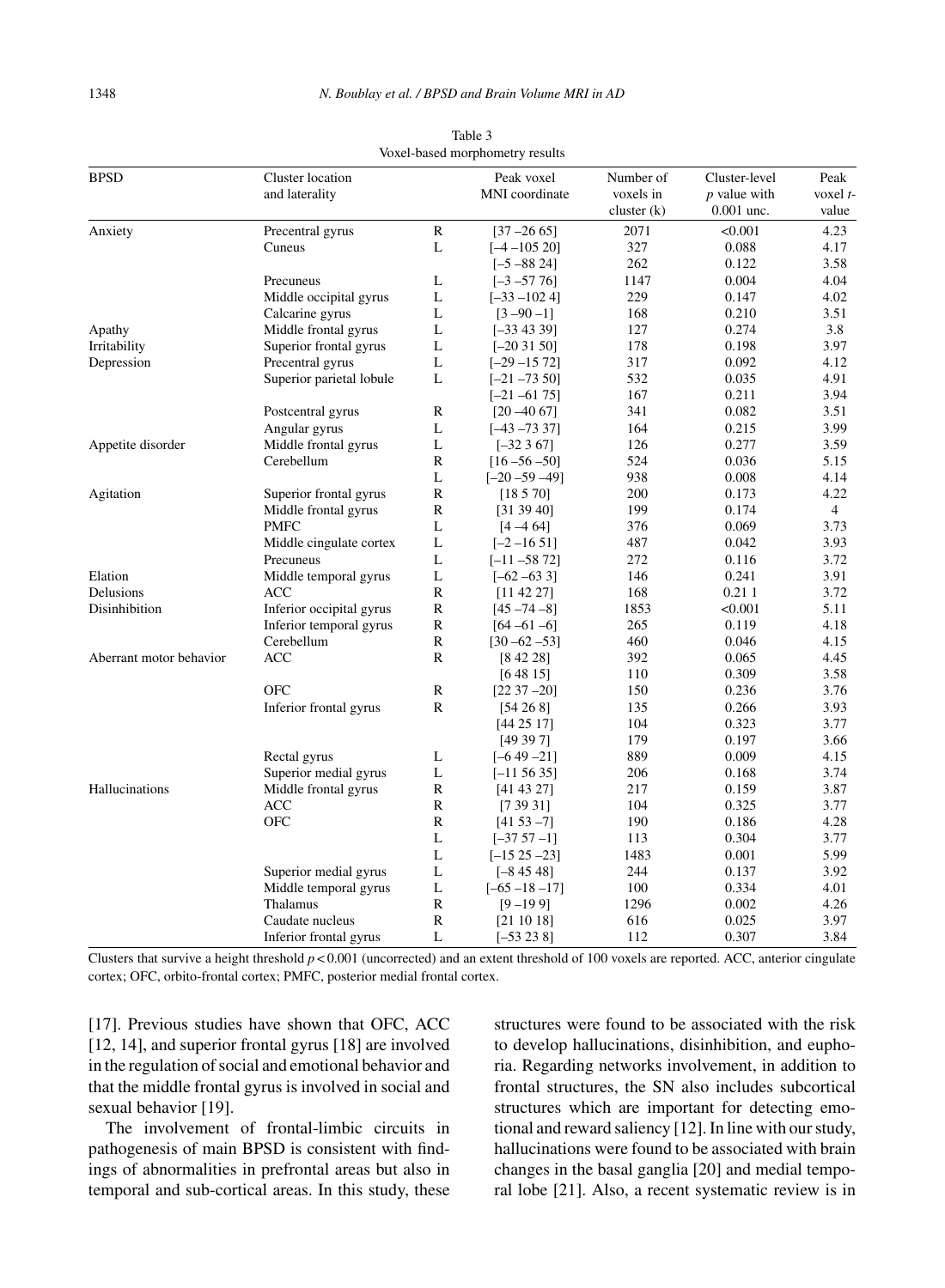

**Appetite disorder** 

Fig. 1. Frontal gyrus volume predicts several BPSD. Numbers are X and Z coordinates of MNI Space. Yellow spots are brain volume (threshold  $p < 0.001$  (uncorrected) and extent threshold of 100 voxels). AMB, aberrant motor behavior.

keeping with our results and has demonstrated that psychotic symptoms are associated in most of the studies with either a volume reduction or a decreased metabolism in OFC, ACC, and temporal lobes [22]. Harding et al. found that visual hallucinations in Lewy body disease were related to the quantity of Lewy bodies found in the temporal lobe [23].

The medial temporal lobe, associated with the risk of developing euphoria and hallucinations in the present study, was shown to be a robust predictor of AD progression [24]. Prominent nodes in the medial temporal lobe are part of the default mode network (DMN) which is associated with emotion regulation [25].

The present study also showed parietal and occipital cortical volume predicting some NPI domain changes like anxiety, depression, agitation, and disinhibition. Cross-sectional studies have found associations between agitation, anxiety, and depression and brain changes in parietal lobes [5]. Interestingly, in addition to a prediction by the volume of the parietal lobe, these three BPSD domains were found to be predicted by frontal lobe volume. More precisely in this study, depression and anxiety were both found to be predicted by precentral gyrus volume. Li et al. found that depression was associated in MCI patients with frontal and parietal structures that are included in DMN [26]. In AD, agitation was associated with neurodegeneration affecting the anterior SN that may reduce capacity to process and regulate behaviors properly [27]. Agitation, depression, and anxiety seem to be associated with changes in the same anatomical structures, corroborating some sharing of common pathophysiological mechanisms and usual coexistence [28].

Occipital structures predicting anxiety and disinhibition in the present study was an unexpected finding. This contrasts with a number of prior crosssectional studies in which anxiety and disinhibition were never associated with occipital structures and in which visual hallucinations were more associated with occipital region [5]. However, other prior cross-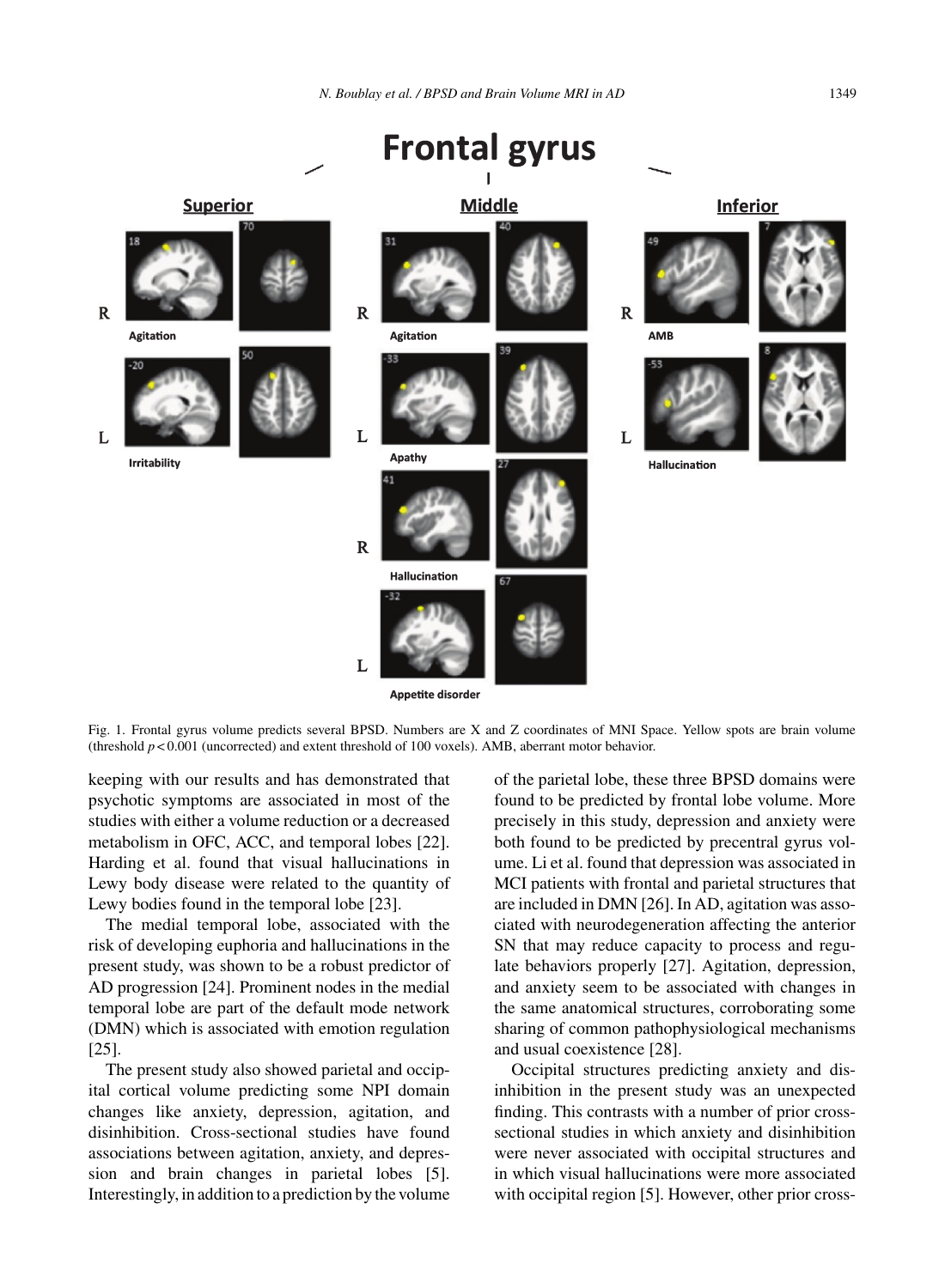

Fig. 2. Brain volume as predictor of BPSD. Up to 23 structures predicted the occurrence of significant BPSD. D, delusions; A, apathy; Dp, depression; Ag, agitation; H, hallucinations; Ax, anxiety; Amb, aberrant motor behavior; Di, disinhibition; Irr, irritability; Ad, appetite disorders; E, euphoria; S, sleep disorders.

sectional studies did not find a relationship between hallucinations and brain changes in occipital structures [29]. Hallucinations typically occur later in AD, whereas in this study patients were considered at mild stages of AD. The absence of long-term follow-up could thus underestimate any relationship between occipital neurodegeneration and risk of hallucination.

The present data disclose the cerebellum as being a predictor of disinhibition and appetite disorders. The risk of developing disinhibition was also associated with the subcortical and temporal region. Very few studies reported the cerebellum being associated with some BPSD [30]. A strong and sustained reciprocal connection between the deep cerebellar nuclei to the thalamus and then on to the (prefrontal) cerebral cortex, called the cerebello-thalamic-cortical pathway [31], neuroanatomically accounts for the cerebellum's role in numerous behavioral processes [32]. Consistent with our findings, in healthy individuals, the cerebellum is involved in feeding control via autonomic and visceral control [33]. Also, a higher increase in sensitivity to appetitive stimuli was observed in cerebellum in schizophrenic patients [34]. The effect of AD pathology on neurochemical alterations in the cerebellum requires further examination due to its possible underestimated role in the pathophysiology of BPSD.

Most of the structures found to predict BPSD are among those that represent components of the

three networks SN, DMN, and CEN [35]. These results suggest that the dynamic interaction between functional state of SN, DMN, and CEN, may be associated with the risk of developing BPSD in neurodegenerative conditions. To understand the association between the risk of developing these BPSD and each region of the brain, we have to overcome a modular vision and understand how neural networks are involved. The SN plays a crucial role in switching between the CEN and the DMN [35].

Also, Stern et al. investigated the presence of a single network as a likely candidate for a generic cognitive reserve network which was shown to be centered in the right and left superior frontal (BA 10), left medial frontal (BA 9), right medial frontal (BA 6 and 8), and left middle frontal (BA 8) gyri [36]. Interestingly, these brain structures illustrated in the present study by the decrease of the cortical volume are demonstrated as being particularly associated with the risk of developing some BPSD. Furthermore, AD is marked by changes in behavior associated with an impairment in executive functions subserved by the frontal lobes [37]. Early dysfunction and neurodegeneration of frontal lobe region may lead to a decline of cognitive functions subserving behavioral control and thus, to a "behavioral reserve" associated to social insertion. Further studies are needed to disclose an association between cogni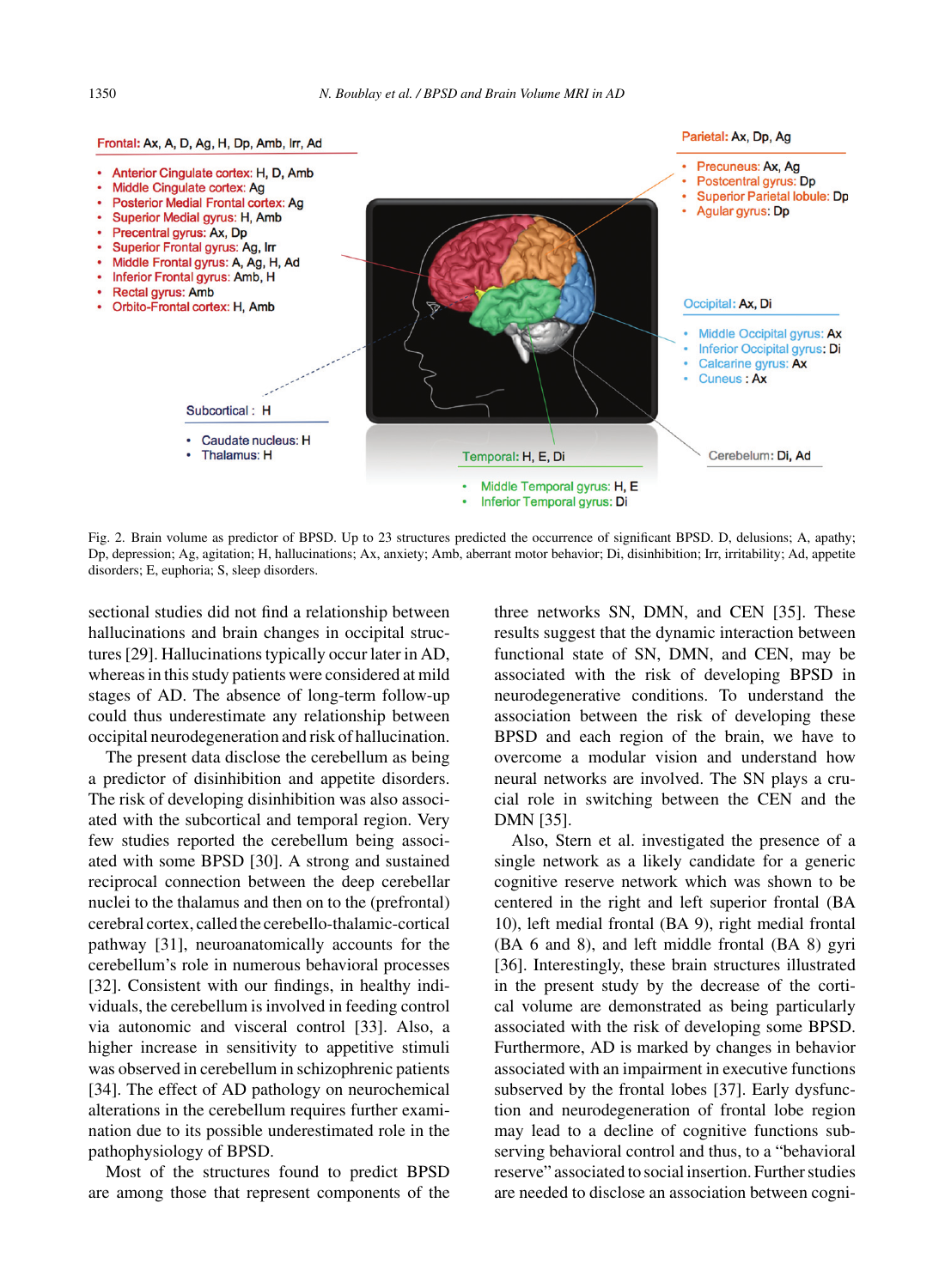tive reserve and the risk of developing BPSD in light of brain volume changes.

The present study has strengths. All included AD patients were clinically and behaviorally well characterized from the inclusion thanks to standardized inclusion criteria. Prior studies differed from these analyses by focusing on smaller samples constituted solely of patients at later stages of AD. Studies including a control group are under-represented. This study examined longitudinal data unlike most of studies assessing cross-sectional data. There are also limitations to the present study. The absence of long-term follow-up could underestimate the links between regional brain volumes and BPSD that are rarely observed in mild AD. Some therapeutics have been shown to modify the natural characteristics of some BPSD. The influence of drugs was not considered in this study. However, patients taking any neuroleptic or psychotropic medication were not included at baseline. Also, it is difficult to conclude with reliability about delusion, disinhibition, aberrant motor behavior, and hallucinations since they based on less than 10% of patients suffering from these BPSD.

Multiple comparisons correction was not performed in the VBM analyses. We attempted to overcome the chance factor in keeping only a minimum cluster size of 100 voxels. We have also used a threshold of  $p \le 0.001$  (and not 0,05) as usually used in the VBM study when multiple comparison correction is not applicable [38]. Also, mixed effect model would be more appropriate. But, this requires a larger study. Thus, this work has to be considered as a pilot study.

The selection of our study control population and the relatively small sample size of our study limit the generalizability of our findings. Therefore, our findings will need to be confirmed in a larger population-based cohort.

Our findings support an emerging framework disclosing early neuroanatomical brain changes, especially frontal changes affecting the SN, DMN, and CEN as a predictor of BPSD. The SN has been proposed as a key target for neuromodulation treatments across a variety of psychiatric illnesses [39]. With respect to SN nodes and their downstream regulatory loops, both invasive and non-invasive brain stimulation techniques appear capable of modulating the activity of these circuits by imposing long-term changes in cortical nodes that cascade through the SN loop. These changes are accompanied by alterations in affect and behavior in the patient receiving treatment [40]. Longitudinal and prospective approaches

in AD may help to better define the population that would benefit from prevention programs targeting specific BPSD and tailored to the patient's profiles.

## **ACKNOWLEDGMENTS**

We sincerely thank Carolina Ciumas, Pierre Fonlupt, and Anne Caclin for their skillful assistance in analysis and Thomas Liles for conforming to correct scientific English.

Data collection and sharing for this project was funded by the Alzheimer's Disease Neuroimaging Initiative (ADNI) (National Institutes of Health Grant U01 AG024904) and DOD ADNI (Department of Defense award number W81XWH-12-2-0012). ADNI is funded by the National Institute on Aging, the National Institute of Biomedical Imaging and Bioengineering, and through generous contributions from the following: AbbVie, Alzheimer's Association; Alzheimer's Drug Discovery Foundation; Araclon Biotech; BioClinica, Inc.; Biogen; Bristol-Myers Squibb Company; CereSpir, Inc.; Cogstate; Eisai Inc.; Elan Pharmaceuticals, Inc.; Eli Lilly and Company; EuroImmun; F. Hoffmann-La Roche Ltd and its affiliated company Genentech, Inc.; Fujirebio; GE Healthcare; IXICO Ltd.; Janssen Alzheimer Immunotherapy Research & Development, LLC.; Johnson & Johnson Pharmaceutical Research & Development LLC.; Lumosity; Lundbeck; Merck & Co., Inc.; Meso Scale Diagnostics, LLC.; NeuroRx Research; Neurotrack Technologies; Novartis Pharmaceuticals Corporation; Pfizer Inc.; Piramal Imaging; Servier; Takeda Pharmaceutical Company; and Transition Therapeutics. The Canadian Institutes of Health Research is providing funds to support ADNI clinical sites in Canada. Private sector contributions are facilitated by the Foundation for the National Institutes of Health [\(http://www.fnih.org](http://www.fnih.org)). The grantee organization is the Northern California Institute for Research and Education, and the study is coordinated by the Alzheimer's Therapeutic Research Institute at the University of Southern California. ADNI data are disseminated by the Laboratory for Neuro Imaging at the University of Southern California.

This work was supported by the National French Program of Hospital Clinical Research (Programme Hospitalier de Recherche Clinique National, 2009, 2010); the France Alzheimer Foundation (2009); and the Janssen laboratory grants (2008).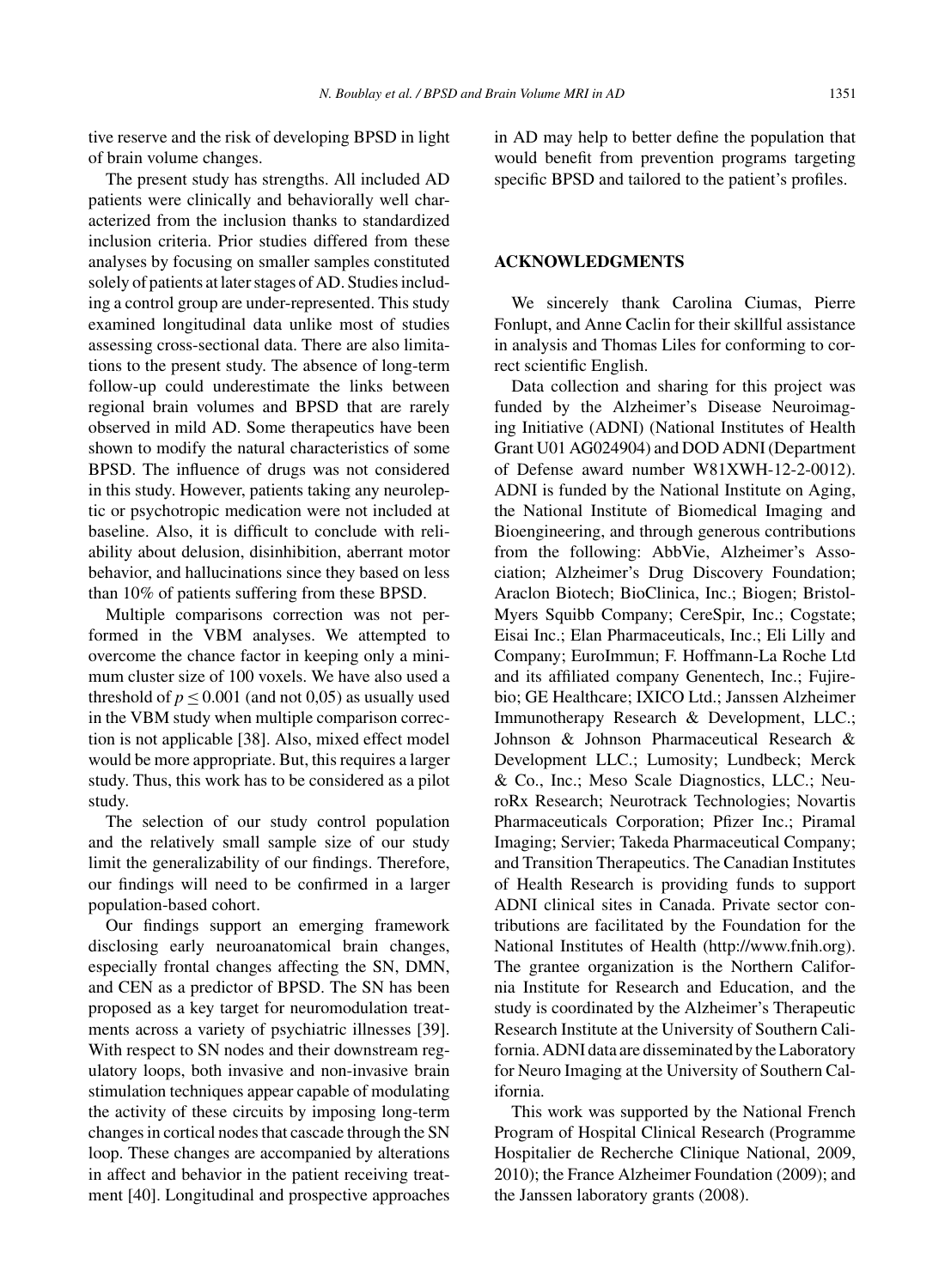The funding sources had no role in the design and conduct of the study; collection, management, analysis, and interpretation of the data; preparation, review, or approval of the manuscript; and decision to submit the manuscript for publication.

Authors' disclosures available online ([https://](https://www.j-alz.com/manuscript-disclosures/19-0612r3) [www.j-alz.com/manuscript-disclosures/19-0612r3\)](https://www.j-alz.com/manuscript-disclosures/19-0612r3).

## **REFERENCES**

- [1] Youn JC, Lee DY, Jhoo JH, Kim KW, Choo IH, Woo JI (2011) Prevalence of neuropsychiatric syndromes in Alzheimer's disease (AD). *Arch Gerontol Geriatr* **52**, 258- 263.
- [2] David ND, Lin F, Porsteinsson AP, Alzheimer's Disease Neuroimaging Initiative (2016) Trajectories of neuropsychiatric symptoms and cognitive decline in mild cognitive impairment. *Am J Geriatr Psychiatry* **24**, 70-80.
- [3] Serra L, Perri R, Cercignani M, Spano B, Fadda L, Marra ` C, Carlesimo GA, Caltagirone C, Bozzali M (2010) Are the behavioral symptoms of Alzheimer's disease directly associated with neurodegeneration? *J Alzheimers Dis* **21**, 627-639.
- [4] Fernandez-Martinez M, Molano A, Castro J, Zarranz JJ (2010) Prevalence of neuropsychiatric symptoms in mild cognitive impairment and Alzheimer's disease, and its relationship with cognitive impairment. *Curr Alzheimer Res* **7**, 517-526.
- [5] Boublay N, Schott AM, Krolak-Salmon P (2016) Neuroimaging correlates of neuropsychiatric symptoms in Alzheimer's disease: A review of 20 years of research. *Eur J Neurol* **23**, 1500-1509.
- [6] Dubois B, Feldman HH, Jacova C, Dekosky ST, Barberger-Gateau P, Cummings J, Delacourte A, Galasko D, Gauthier S, Jicha G, Meguro K, O'brien J, Pasquier F, Robert P, Rossor M, Salloway S, Stern Y, Visser PJ, Scheltens P (2007) Research criteria for the diagnosis of Alzheimer's disease: Revising the NINCDS-ADRDA criteria. *Lancet Neurol* **6**, 734-746.
- [7] Rouch I, Dorey J-M, Boublay N, Henaff M-A, Dibie-Racoupeau F, Makaroff Z, Harston S, Benoit M, Barrellon M-O, Fédérico D, Laurent B, Padovan C, Krolak-Salmon P, PACO group (2014) Personality, Alzheimer's disease and behavioural and cognitive symptoms of dementia: The PACO prospective cohort study protocol. *BMC Geriatr* **14**, 110.
- [8] Cummings JL, Mega M, Gray K, Rosenberg-Thompson S, Carusi DA, Gornbein J (1994) The Neuropsychiatric Inventory: Comprehensive assessment of psychopathology in dementia. *Neurology* **44**, 2308-2314.
- [9] Celle S, Delon-Martin C, Roche F, Barthélémy J-C, Pépin J-L, Dojat M (2016) Desperately seeking grey matter volume changes in sleep apnea: A methodological review of magnetic resonance brain voxel-based morphometry studies. *Sleep Med Rev* **25**, 112-120.
- [10] Ashburner J (2007) A fast diffeomorphic image registration algorithm. *Neuroimage* **38**, 95-113.
- [11] Joo SH, Lee CU, Lim HK (2017) Apathy and intrinsic functional connectivity networks in amnestic mild cognitive impairment. *Neuropsychiatr Dis Treat* **13**, 61-67.
- [12] Seeley WW, Menon V, Schatzberg AF, Keller J, Glover GH, Kenna H, Reiss AL, Greicius MD (2007) Dissocia-

ble intrinsic connectivity networks for salience processing and executive control. *J Neurosci* **27**, 2349-2356.

- [13] Guo Z, Liu X, Jia X, Hou H, Cao Y, Wei F, Li J, Chen X, Zhang Y, Shen Y, Wei L, Xu L, Chen W (2015) Regional coherence changes in Alzheimer's disease patients with depressive symptoms: A resting-state functional MRI study. *J Alzheimers Dis* **48**, 603-611.
- [14] Zhou J, Seeley WW (2014) Network dysfunction in Alzheimer's disease and frontotemporal dementia: Implications for psychiatry. *Biol Psychiatry* **75**, 565-573.
- [15] Uddin LQ (2015) Salience processing and insular cortical function and dysfunction. *Nat Rev Neurosci* **16**, 55-61.
- [16] Balthazar MLF, Pereira FRS, Lopes TM, da Silva EL, Coan AC, Campos BM, Duncan NW, Stella F, Northoff G, Damasceno BP, Cendes F (2014) Neuropsychiatric symptoms in Alzheimer's disease are related to functional connectivity alterations in the salience network. *Hum Brain Mapp* **35**, 1237-1246.
- [17] Mega MS, Cummings JL (1994) Frontal-subcortical circuits and neuropsychiatric disorders. *J Neuropsychiatry Clin Neurosci* **6**, 358-370.
- [18] Phillips ML, Ladouceur CD, Drevets WC (2008) A neural model of voluntary and automatic emotion regulation: Implications for understanding the pathophysiology and neurodevelopment of bipolar disorder. *Mol Psychiatry* **13**, 829, 833-57.
- [19] Bramham J, Morris RG, Hornak J, Bullock P, Polkey CE (2009) Social and emotional functioning following bilateral and unilateral neurosurgical prefrontal cortex lesions. *J Neuropsychol* **3**, 125-143.
- [20] Palmqvist S, Sarwari A, Wattmo C, Bronge L, Zhang Y, Wahlund LO, Nägga K (2011) Association between subcortical lesions and behavioral and psychological symptoms in patients with Alzheimer's disease. *Dement Geriatr Cogn Disord* **32**, 417-423.
- [21] Lopez OL, Smith G, Becker JT, Meltzer CC, DeKosky ST (2001) The psychotic phenomenon in probable Alzheimer's disease: A positron emission tomography study. *J Neuropsychiatry Clin Neurosci* **13**, 50-55.
- [22] Alves GS, Carvalho AF, de Amorim de Carvalho L, Sudo FK, Siqueira-Neto JI, Oertel-Knochel V, Jurcoane A, Knochel C, Boecker H, Laks J, Pantel J (2017) Neuroimaging findings related to behavioral disturbances in Alzheimer's disease: A systematic review. *Curr Alzheimer Res* **14**, 61-75.
- [23] Harding AJ, Broe GA, Halliday GM (2002) Visual hallucinations in Lewy body disease relate to Lewy bodies in the temporal lobe. *Brain* **125**, 391-403.
- [24] Weiner MW, Aisen PS, Jack CR Jr, Jagust WJ, Trojanowski JQ, Shaw L, Saykin AJ, Morris JC, Cairns N, Beckett LA, Toga A, Green R, Walter S, Soares H, Snyder P, Siemers E, Potter W, Cole PE, Schmidt M (2010) The Alzheimer's Disease Neuroimaging Initiative: Progress report and future plans. *Alzheimers Dement* **6**, 202-211.e7.
- [25] Etkin A, Egner T, Kalisch R (2011) Emotional processing in anterior cingulate and medial prefrontal cortex. *Trends Cogn Sci* **15**, 85-93.
- [26] Li Y, Jing B, Liu H, Li Y, Gao X, Li Y, Mu B, Yu H, Cheng J, Barker PB, Wang H, Han Y (2017) Frequency-dependent changes in the amplitude of low-frequency fluctuations in mild cognitive impairment with mild depression. *J Alzheimers Dis* **58**, 1175-1187.
- [27] Trzepacz PT, Yu P, Bhamidipati PK, Willis B, Forrester T, Tabas L, Schwarz AJ, Saykin AJ, Alzheimer's Disease Neuroimaging Initiative (2013) Frontolimbic atrophy